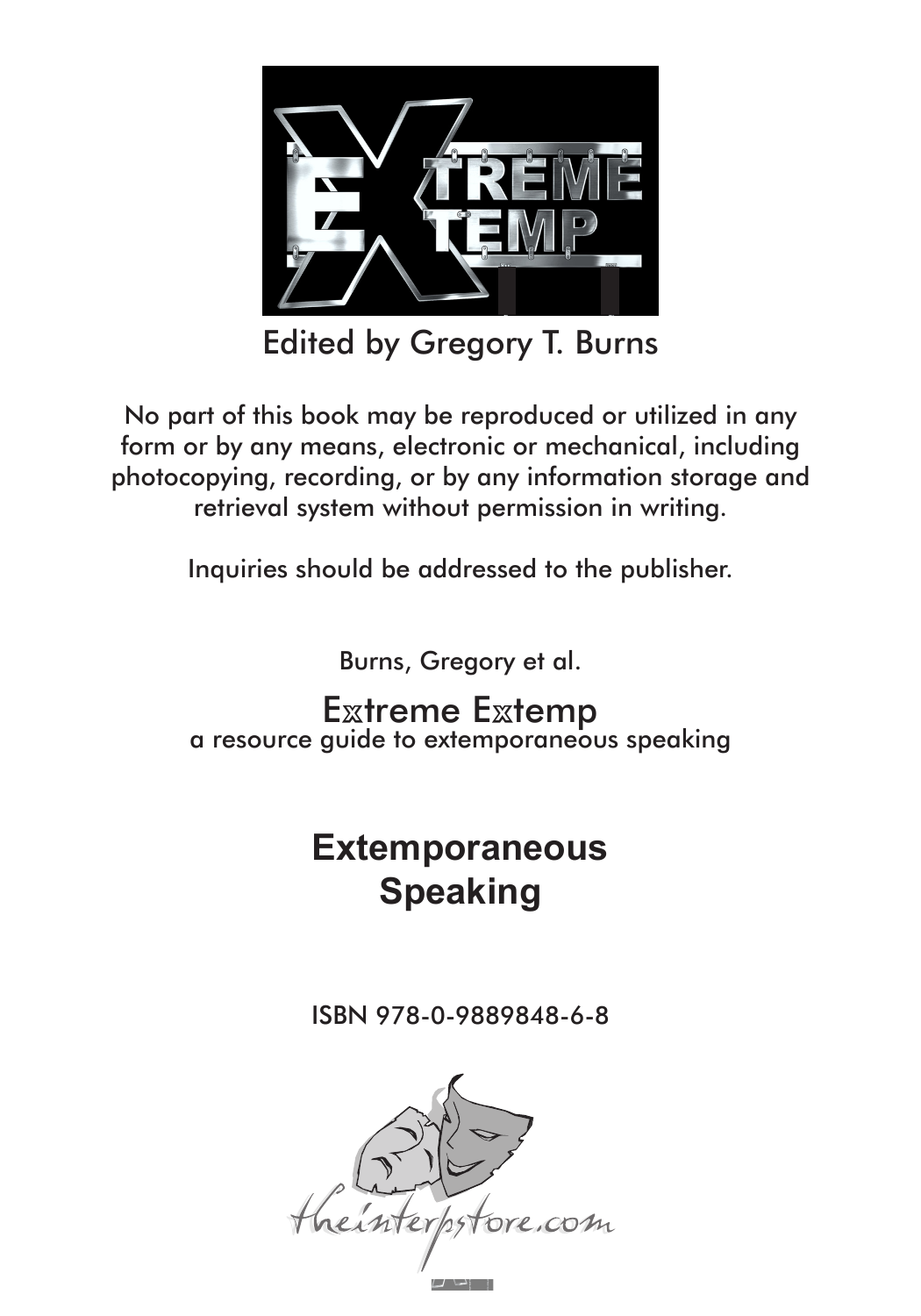# **TABLE OF CONTENTS**

| <b>Using Supporting Materials and Citing Sources 11</b> |  |
|---------------------------------------------------------|--|
|                                                         |  |
|                                                         |  |
|                                                         |  |
|                                                         |  |
|                                                         |  |
|                                                         |  |
|                                                         |  |
|                                                         |  |